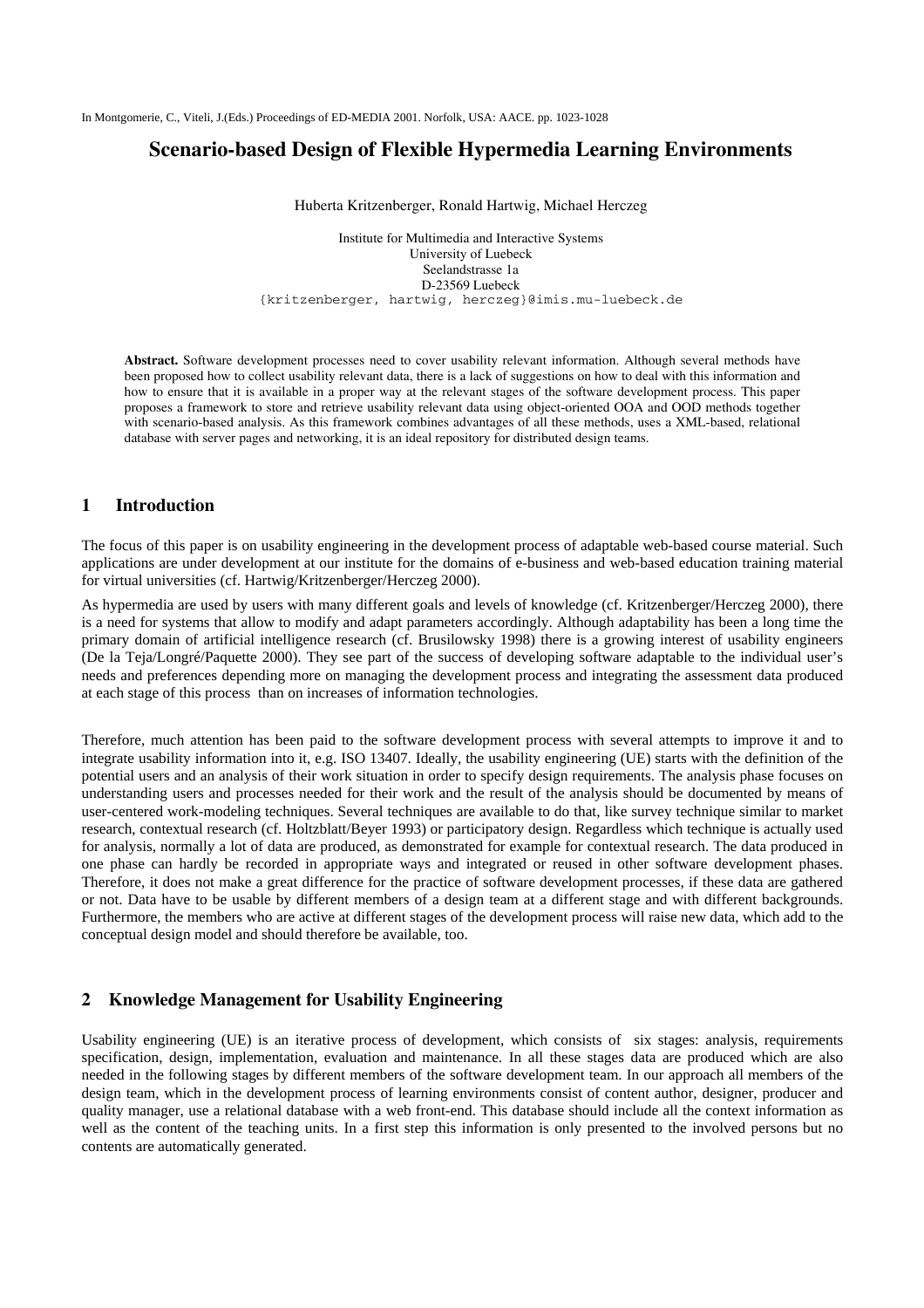For database organization object oriented techniques are used (cf. Hartwig/Kritzenberger/Herczeg 2000). Classes of information like "user attributes", "organizational requirements", "content", etc. are identified and then may be freely combined into "views". These views are role dependent, for example the content author may concentrate on the analysis data and the contents. Whereas the producer, who has to implement the learning unit, may need additional design rationales added by the designer. A quality manager can base his evaluation of the system on the requirements identified and documented during the analysis phase. As the size and the number of the learning units is difficult to handle, techniques of the OOA are used, e.g. abstraction, inheritance and generalization. If for instance many different user groups are to be considered, they may be ordered hierarchically: "All users", "users of the teaching unit", "A special group within these user group". Attributes of the most general object ("All users") are inherited by all following objects and then, e.g. the designer's view includes all attributes, from the general to the specific ones. OOA techniques, like underspecification and refinement make the handling of large object sets easier and allow all participants to start with rather raw data and to refine them during the iterative process. Using OOA techniques based on a database has several advantages. The database supports the complete lifecycle of the course unit and makes all information and design rationales available again for maintaining or updating the course. As the contents of the database are XML(XHTML)-based they can be included into the courses with less manual effort. Furthermore, the connection of each unit to the position and role in the database is kept. Additionally for each production phase there is appropriate additional information available, like design rationales and the related context information. Updating a content in the database automatically updates the course and avoids inconsistencies.

#### **3 A Task Analysis and Design Framework**

The following framework layer represents a generic model (cf. Herczeg 1999, Herczeg 2001), which covers the specific characteristics of the user population as well as the situational factors and the process of using the software, e.g. a hypermedia learning environment. It is based on the concept of object-oriented system design. It was developed in the context of interactive applications (cf. Herczeg 1999) and proves more and more to be a generic platform for analysis and design of software systems.

The following figure shows the task analysis framework, which is a set of object classes from which a model of the system can be built. It enables building a functional as well as a contextual model. It uses the basic ideas of object-oriented analysis and design (OOA, OOD), but enlarges the object classes with extra attributes covering context of use information, e.g. describing the conditions of use, the environment, goals etc.



Figure 1: Task analysis framework (from Herczeg: 1999:26)

The framework consists of the following entities:

*Managed Objects*: defines the resources managed by the system, e.g. for the domain of educational material these are the modules of the application and information space.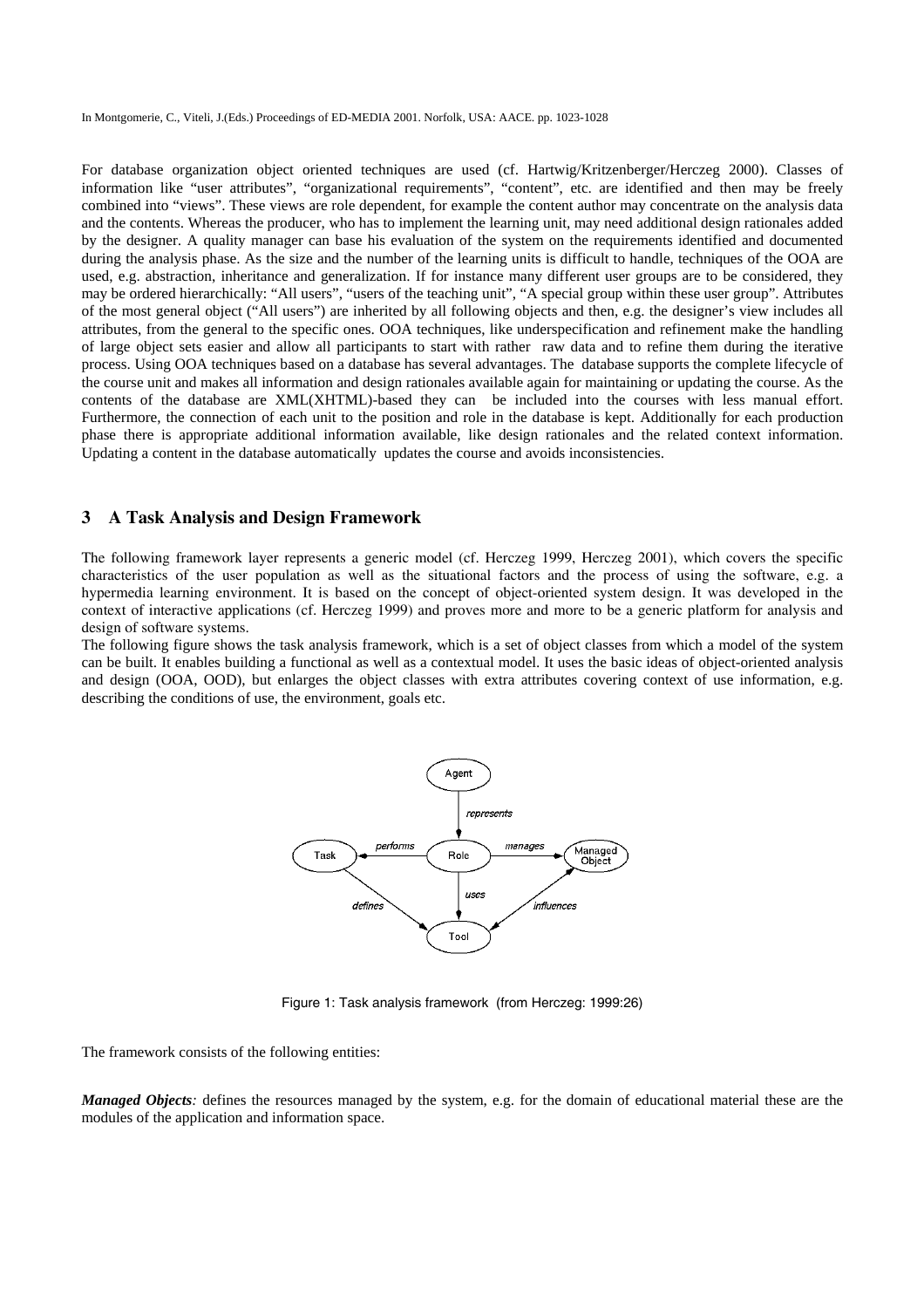*Tasks:* have to be performed by those agents, who use the system according to their role. For the domain of the learning environment tasks are typically performed by learners as learning tasks, e.g. doing exercises, trying out, memorizing something, constructing and so on). Tasks define tools, which help or enable executing the task. In educational material (like web-based training systems) the task can also be systematically specified by a learning theory.

In our example of educational material this means that the task can be described as "learning" at the highest level of abstraction. In the sense of a refinement hierarchy, at a more detailed level, subtasks may be described as "basic orientation", "acquire knowledge", "apply knowledge", "transfer knowledge", and so on. At the most detailed level the model may describe atomic tasks. This leads to the idea of a refinement hierarchy of the task in which the behavior of the system is described at increasing levels of detail. The lowest level of detail is that of atomic pieces of behavior. In the direction of the aggregation hierarchy the system has subsystems at the next level of aggregation, which are themselves part of a compound system at the next higher aggregation level.



Figure 2: Example of Task Structure for the learning process

*Roles*: are represented by agents. In the case of educational systems this means that the role is represented by agents, who are the learners.

*Agents:* describes users and their profiles, which may be active in one or more roles. Learners may be diverse, but learners may also have several characteristics in common and can therefore be divided into several user groups. In this case role would be identical with defined user group. In this case the role represents also to some extent the context of learning, which is widely defined by characteristics of the learner and the profile associated with this specific learner group (cf. Kritzenberger/Herczeg 2000).

*Tools:* support for the execution of tasks. In the example of educational systems this can be represented by a teaching or pedagogic model. (The leading question: Which method fits best for reaching specific teaching goals?)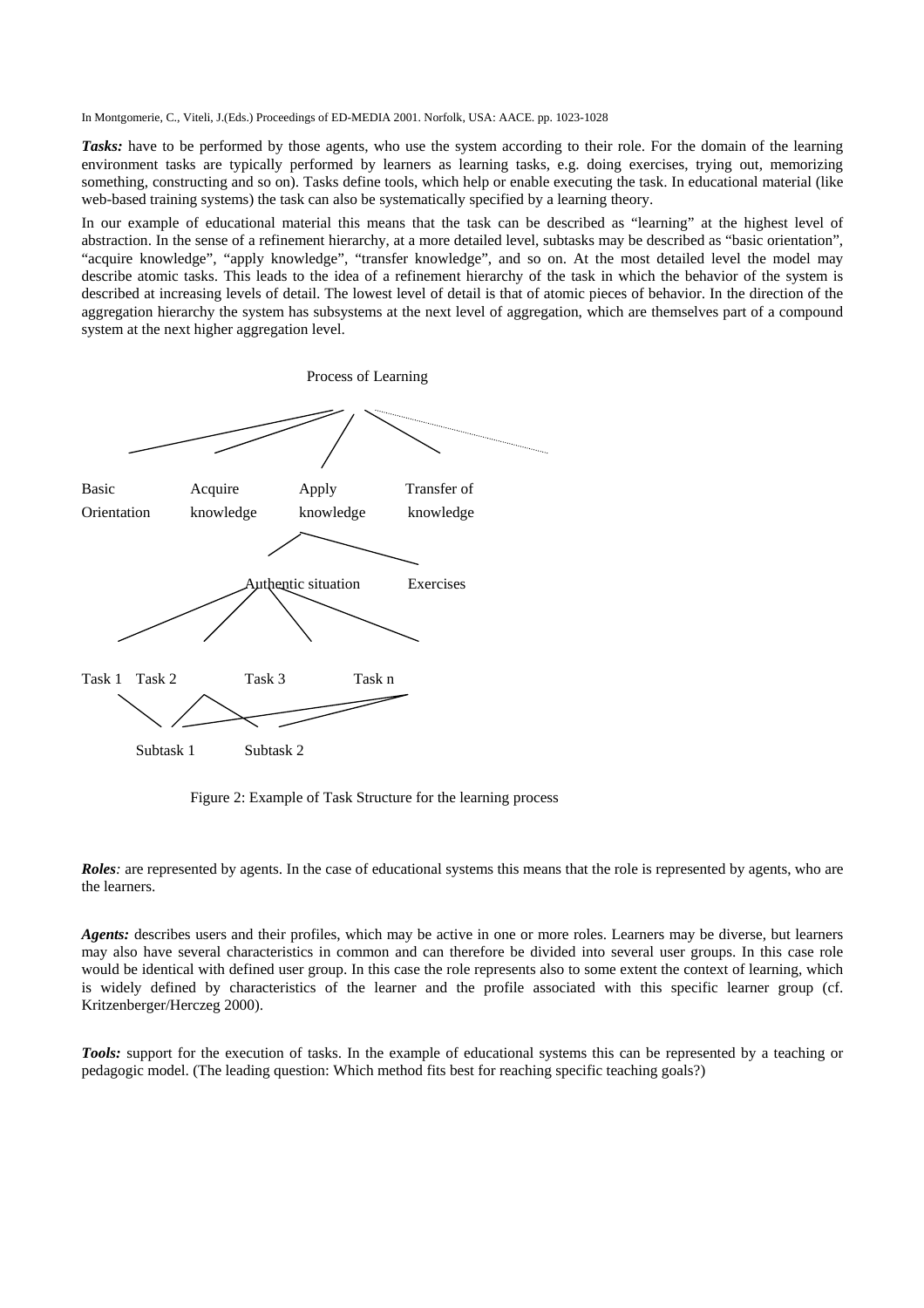The framework described above is realized in a prototype (cf. Figure 3).



Figure 3: Screenshot of prototype modelling a course unit on medical terminology

Figure 3 shows a screenshot of the prototype modelling a part of the course on medical terminology (subject: adjectives) as part of a course of studies in medical computer science. In the left frame there are the elements from the framework with task, tool, managed learning object and user group. In the right frame there is a view on the managed learning object "Adjectives". The screenshot shows an under the heading "Verweise von anderen Objekten" how the content authors had considered an ordering and logical sequencing of the content. Furthermore there is general didactic knowledge on how to structure courses, which should also be considered when the course unit is constructed. This information needs to be stated explicitly, if it should be present in all stages of development and forms a kind of meta information if the learning objects should be re-used with different views on the material, e.g. for building a course for another user group.

### **4 Enhancing of OOA with Scenarios**

As discussed in the previous section, data are collected, specified and stored according to the described framework. As the framework allows for further attributes describing parameters of the context of use or user characteristics, it is possible to add information, which is essential for the usability of the system. Usability relevant information is for example characteristics and needs of special learner groups. These data provide specific information, which can be gathered by data collection in organizations by asking questions like who are potential users, or by analysis of imagined scenarios (cf. Carroll 1995).

Lets make an example from the domain of educational material to get things more clear. For the use of educational material it is normally important to be aware of the previous knowledge of the users, as the learning material has to be adapted accordingly. Although this seems to be a very clear parameter for system variation, these data are less precise than they seem to be. For example, it is not clear right from the beginning, in what way the educational modules have to be altered, because usability information like previous knowledge is not sufficiently defined. Nevertheless, it is important to assess these data and possibly refine this information in the course of the development process unless it is precise enough to make relevant design decisions. If it is integrated into the object-oriented framework, it can be handled with object-oriented methods, as demonstrated with the following example.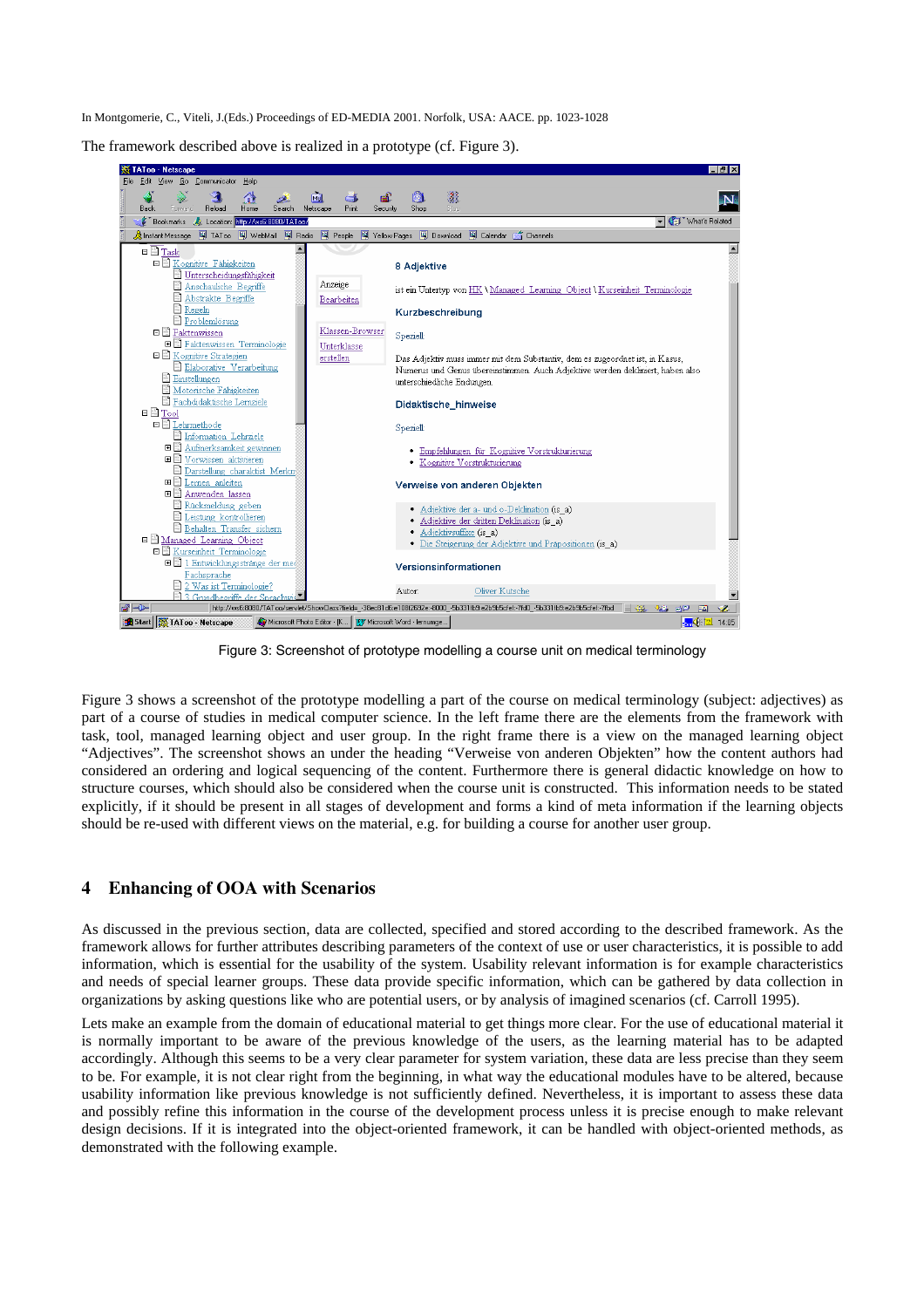#### *An example scenario: Learner groups in a virtual university*

*The educational material offered in a virtual university will not only be used by traditional students of universities but by a variety of different user. Therefore, one can distinguish different user groups, which can be further distinguished by their basic needs according to the available educational material. For example, learner group 1 wants to do basic studies in the domain in order to pass exams and earn diploma. The learners want to study all modules relevant to the curriculum, need guided tours to differ relevant from irrelevant knowledge with respect to passing exams. Learner group 2 wants to do post-graduate studies. They have already passed an exam and have learnt how to learn. Learner group 3 does not want to go through all the knowledge modules offered in the database, but wants to study only some modules for taskoriented knowledge acquisition. Often a current problem or a knowledge gap is the starting point for learning. Learner group 4 is characterized by exploring the knowledge domain according to personal interests. The behavior of learners in this group is comparable to browsing libraries, reading books and magazines.* 



Figure 4: Hierarchy of learner groups demonstrating attribute inheritance for usability information

The data are stored as XML data records in a relational data base (cf. Kutsche 2000). An important advantage of this method is that classes of information are introduced. Such classes are for example, "user attributes", "content" and so on. These classes can be freely combined into views on the database, like the example of a role dependent view in figure 5 illustrates. In general, modeling and storing of classes with varying attributes allow flexibility in storing and selection of data. To take again the example of the learning environment, this data organization allows to cover attributes, which are valid for the whole context, and attributes, which are valid only for certain parts of the context. Moreover, another advantage is objectorientation, which allows generalization or abstraction with different detailing of information at different abstraction levels. So, developers don't have to deal with too many irrelevant data and information. Even numerous and complex attributes stay manageable, because specific attributes are only valid for certain user groups.

Another helpful quality of XML-based relational databases for the development process is, that it can be easily translated into other SGML-type languages like XHTML or LaTeX in order to visualize and document the contents. As the framework is web-based with server pages and the database is capable of serving a network, it is available for each of the members of the design team to insert data directly and can be used even for distributed teams.